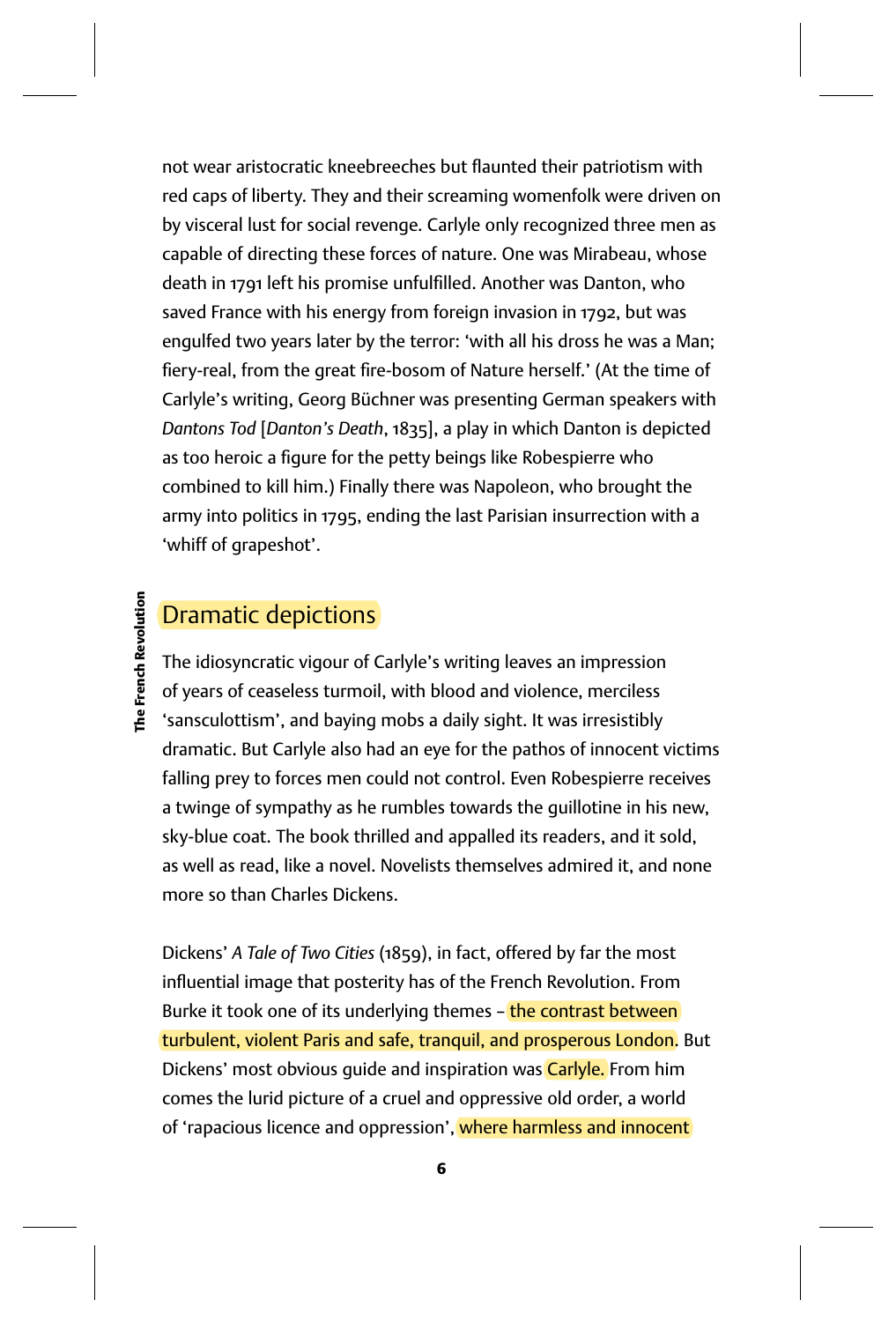victims can be confined by the whims of the powerful to years of imprisonment without trial in the grim and forbidding Bastille; where a nobleman can think the life of a child killed under the wheels of his coach can be paid for by a tossed gold coin. Worthless authorities rule over a wretched and poverty-stricken population aching with social resentment, in which Madame Defarge, impassively and implacably knitting, plans for the moment when revenge can be visited on her family's noble oppressors. The Revolution provides that moment: ' "The Bastille!" With a roar that sounded as if all the breath in France had been shaped into the detested word, the living sea rose, wave on wave, depth on depth, and overflowed the city to that point. Alarm bells ringing, drums beating, the sea raging and thundering on its own beach, the attack begun.' Madame Defarge helps to lead it: ' "What! We can kill as well as the men . . . !" And to her, with a shrill thirsty cry, trooping women variously armed, but all armed alike in hunger and revenge.' This turmoil goes on for years, but by 1792 the instrument of vengeance is the quillotine. Madame Defarge and her fellow Furies now knit around the scaffold, counting victims with their stitches. France is peopled with 'patriots in red caps and tricoloured cockades, armed with national muskets and sabres', sullen and suspicious, who instinctively curse all 'aristocrats'. 'That a man in good clothes should be going to prison, was no more remarkable than that a labourer in working clothes should be going to work.' By the beginning of 1794,

Every day, through the stony streets, the tumbrils now jolted heavily, filled with the condemned. Lovely girls, bright women, brown-haired, black-haired, and grey; youths, stalwart men and old; gentle born and peasant born, all red wine for La Guillotine, all daily brought into light from the dark cellars of the loathsome prisons, and carried to her through the streets to slake her devouring thirst. Liberty, equality, fraternity, or death – the last, much the easiest to bestow, O Guillotine!

And although the French aristocrat Charles Darnay escapes, and his persecutor Madame Defarge is killed before she can pursue him,

**Echoes**